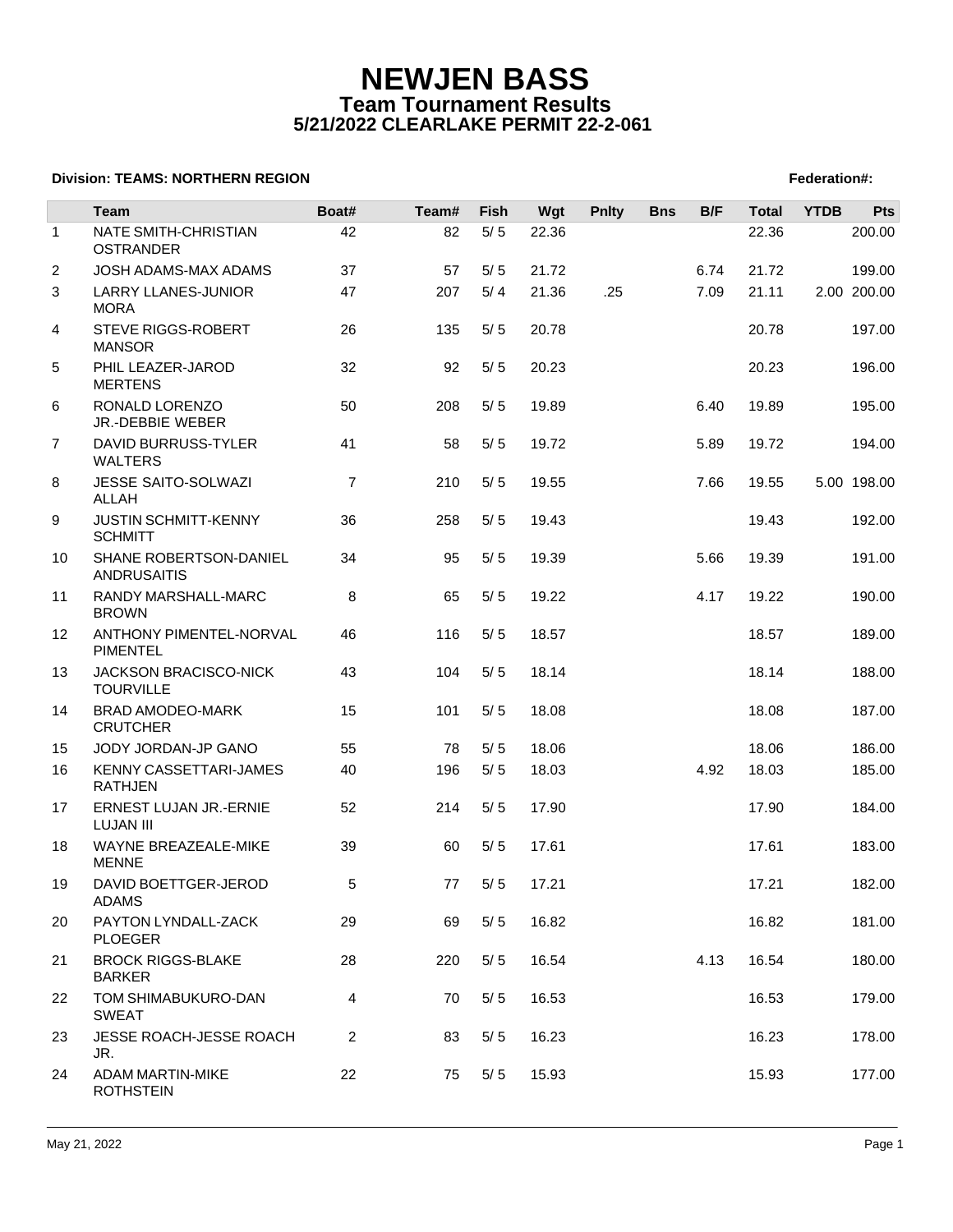## **NEWJEN BASS Team Tournament Results 5/21/2022 CLEARLAKE PERMIT 22-2-061**

## **Division: TEAMS: NORTHERN REGION FEDERATION FEDERATION: A SET AND RESIDENT SERVICES AND RESIDENT SERVICES**

|    | Team                                               | Boat#        | Team# | Fish  | Wgt   | <b>Pnlty</b> | <b>Bns</b> | B/F  | <b>Total</b> | <b>YTDB</b> | Pts    |
|----|----------------------------------------------------|--------------|-------|-------|-------|--------------|------------|------|--------------|-------------|--------|
| 25 | KHU YANG-KONG CHANG                                | 51           | 102   | 5/4   | 16.01 | .25          |            |      | 15.76        |             | 176.00 |
| 26 | TIM SHARPE-DANNY KNOTTS                            | 3            | 290   | 5/5   | 15.70 |              |            |      | 15.70        |             | 175.00 |
| 27 | CODY BASHORE-DONNY                                 | 24           | 66    | $5/5$ | 15.67 |              |            | 5.52 | 15.67        |             | 174.00 |
|    | <b>ALEXANDER</b>                                   |              |       |       |       |              |            |      |              |             |        |
| 28 | PAUL BAILEY-SETH<br><b>DANDRIDGE</b>               | 57           | 76    | 5/5   | 15.33 |              |            |      | 15.33        |             | 173.00 |
| 29 | RAYMOND TAYLOR-RAMON<br>PEZQUEDA                   | 23           | 229   | 5/5   | 15.21 |              |            |      | 15.21        |             | 172.00 |
| 30 | <b>TYLER BOUNDS-TRAVIS</b><br><b>BOUNDS</b>        | 35           | 195   | 5/5   | 15.13 |              |            |      | 15.13        |             | 171.00 |
| 31 | ED ZINDA-BRIAN CONDER                              | 48           | 94    | 5/5   | 14.69 |              |            |      | 14.69        |             | 170.00 |
| 32 | <b>DEREK KINSER-PETE</b><br><b>JENSON</b>          | 14           | 81    | 5/5   | 14.50 |              |            |      | 14.50        |             | 169.00 |
| 33 | JERIMIAH VALADOR-VERN<br><b>WESTBERG</b>           | 56           | 59    | 5/5   | 14.32 |              |            |      | 14.32        |             | 168.00 |
| 34 | <b>DOUG HUTCHISON-BLAKE</b><br><b>DYER</b>         | 9            | 63    | 5/5   | 14.13 |              |            |      | 14.13        |             | 167.00 |
| 35 | DANIEL SHELTON-NOAH<br><b>NEWLEN</b>               | 20           | 55    | 5/5   | 13.87 |              |            |      | 13.87        |             | 166.00 |
| 36 | JOHN FERNANDEZ JR.-JON<br>HAGAN                    | 13           | 39    | 5/5   | 13.83 |              |            |      | 13.83        |             | 165.00 |
| 37 | ROB PONCIANO-JON HOUSE                             | $\mathbf{1}$ | 191   | 5/4   | 13.99 | .25          |            |      | 13.74        |             | 164.00 |
| 38 | CHRIS CHILDERS-TREVOR<br><b>IRACE</b>              | 31           | 64    | 5/5   | 13.71 |              |            |      | 13.71        |             | 163.00 |
| 39 | THOMAS GUERCIO-JOHN<br><b>SCHROMM</b>              | 49           | 206   | 5/5   | 13.38 |              |            |      | 13.38        |             | 162.00 |
| 40 | JAMES LOCKARD-BRIAN<br><b>SMITH</b>                | 18           | 204   | 5/5   | 13.24 |              |            |      | 13.24        |             | 161.00 |
| 41 | CHRIS MARTIN-JEFF BITKER                           | 11           | 91    | 5/5   | 13.16 |              |            |      | 13.16        |             | 160.00 |
| 42 | <b>FISHER PERKINS-ERICH</b><br><b>CLINE</b>        | 27           | 49    | 5/5   | 13.11 |              |            |      | 13.11        |             | 159.00 |
| 43 | PRESTON HOOPES-JEFF<br><b>HOOPES</b>               | 21           | 74    | 5/5   | 13.06 |              |            |      | 13.06        |             | 158.00 |
| 44 | RUSS VELASCO-DENNIS<br>SMITH                       | 6            | 291   | 5/5   | 13.02 |              |            |      | 13.02        |             | 157.00 |
| 45 | DAVID HOWARD-ROB<br><b>BARNETT</b>                 | 53           | 97    | 5/5   | 12.44 |              |            |      | 12.44        |             | 156.00 |
| 46 | <b>PEDRO</b><br>MCDOUGALL-ROBERT<br><b>BURROWS</b> | 45           | 161   | 5/5   | 12.23 |              |            |      | 12.23        |             | 155.00 |
| 47 | MARK COBEY-ELI GURYANOV                            | 25           | 197   | 5/5   | 12.21 |              |            |      | 12.21        |             | 154.00 |
| 48 | <b>MATT CURTIS-MARC</b><br><b>PIERUCCINI</b>       | 10           | 267   | 5/5   | 12.10 |              |            |      | 12.10        |             | 153.00 |
| 49 | SCOTT CHAPPELL-SAM<br><b>GIAMPAOLI</b>             | 54           | 198   | 5/5   | 11.54 |              |            |      | 11.54        |             | 152.00 |
| 50 | JEB BUNKER-TED PERRY                               | 16           | 68    | 5/5   | 11.50 |              |            |      | 11.50        |             | 151.00 |